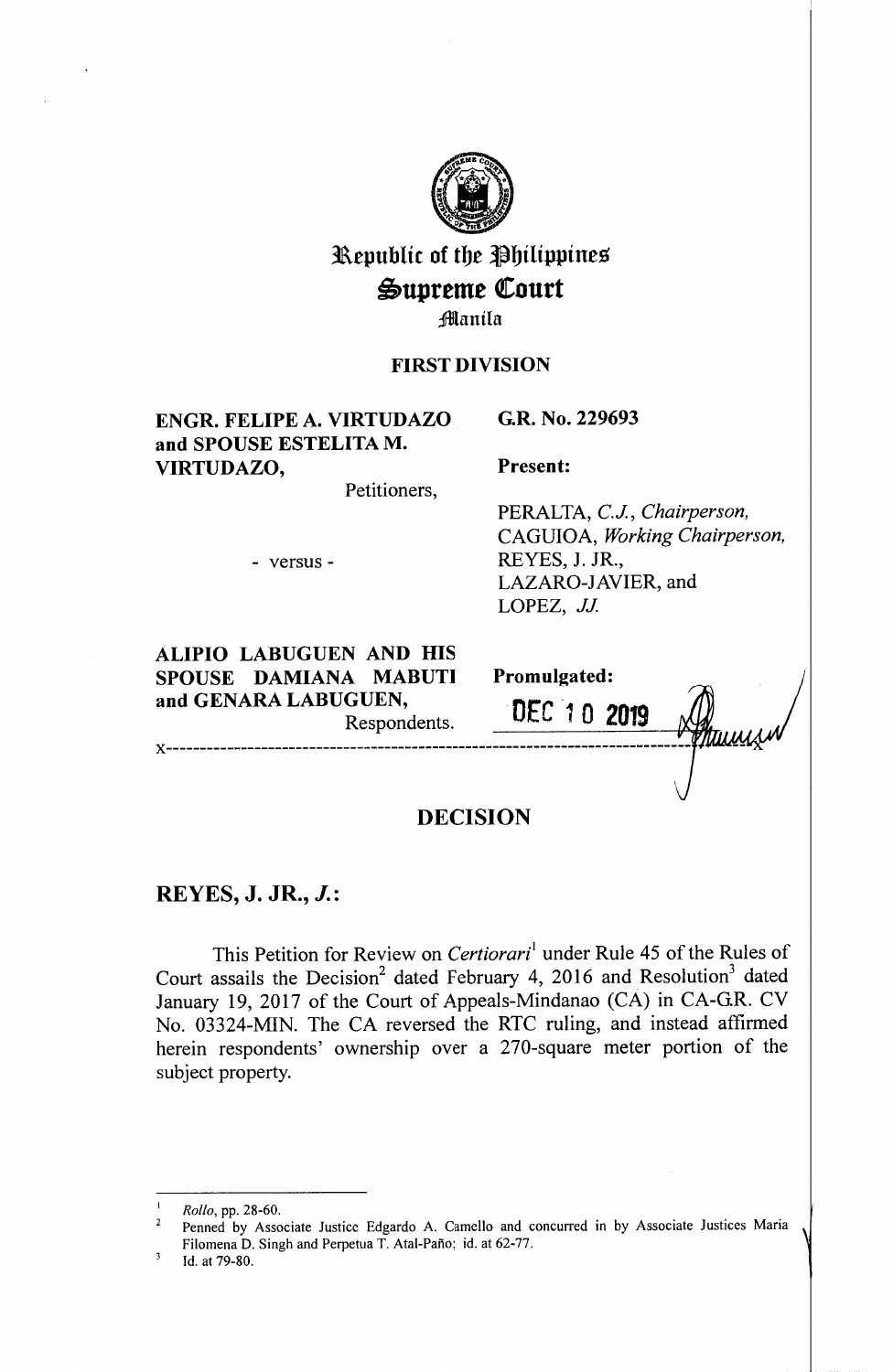$\Upsilon$ 

#### **Facts**

The present controversy involves a parcel of land owned by Spouses Gavina Sadili-Maurin and Florentino Maurin (spouses Maurin) under Original Certificate Title (OCT) No.  $P-10087<sup>4</sup>$  with an area of 600 square meters (sq m) and located at Poblacion, Digos City, Davao del Sur. Spouses Maurin mortgaged this land, together with its improvements, to the Development Bank of the Philippines  $(DBP)^5$  as security for their loan.

On March 20, 1984, and after Gavina Sadili-Maurin 's death, Florentino Maurin agreed to convey a 270-sq m portion of the land and its improvements to respondent Alipio S. Labuguen under an instrument denominated as a Memorandum of Agreement  $(MOA)$ <sup>6</sup> Alipio S. Labuguen agreed to pay and, in fact, paid  $\text{\textsterling}120,000.00$ , and undertook to assume the obligations of spouses Maurin to DBP. Thereupon, the Labuguens occupied said portion.<sup>7</sup> DBP, however, refused Alipio S. Labuguen's offer to assume the loan obligation.<sup>8</sup>

Nevertheless, on August 31, 1984, and while the mortgage loan with the DBP was still outstanding,<sup>9</sup> the heirs of Gavina Sadili-Maurin executed an Extrajudicial Settlement of the Estate of Gavina Sadili-Maurin with Sale (EJS with Sale)<sup>10</sup> wherein they conveyed the 270-sq m portion of the land, with the building erected on it, to Alipio S. Labuguen. Unlike the previous MOA, the EJS with Sale did not contain any obligation for Alipio S. Labuguen to assume spouses Maurins' loan with the DBP. Neither the MOA nor the EJS with Sale were registered.<sup>11</sup>

Upon failure of spouses Maurin to pay their loan obligations, DBP extrajudicially foreclosed the entire property and was declared the highest bidder at the auction sale on May 9,  $1986$ .<sup>12</sup> The records do not disclose when the sheriff's certificate of sale was registered. The records also do not show whether a certificate of final sale had been issued in favor of DBP.

Later, Florentino Maurin offered the entire property for sale to petitioner Engr. Felipe A. Virtudazo (Felipe Vertudazo). Felipe Virtudazo agreed to purchase the lot from DBP. Thus, on May 18, 1987, Felipe Virtudazo issued a check in the amount of  $\frac{12625,000.00}{100,000}$  to purchase the

Id. at 85-90.

Id.at63.

Id. at 83-84.

Id. at 94. 8

Id. at 64.

Id.

 $10$  Id. at 81-82.  $11$  Id. at 94.

 $12$ 

Id. at 64.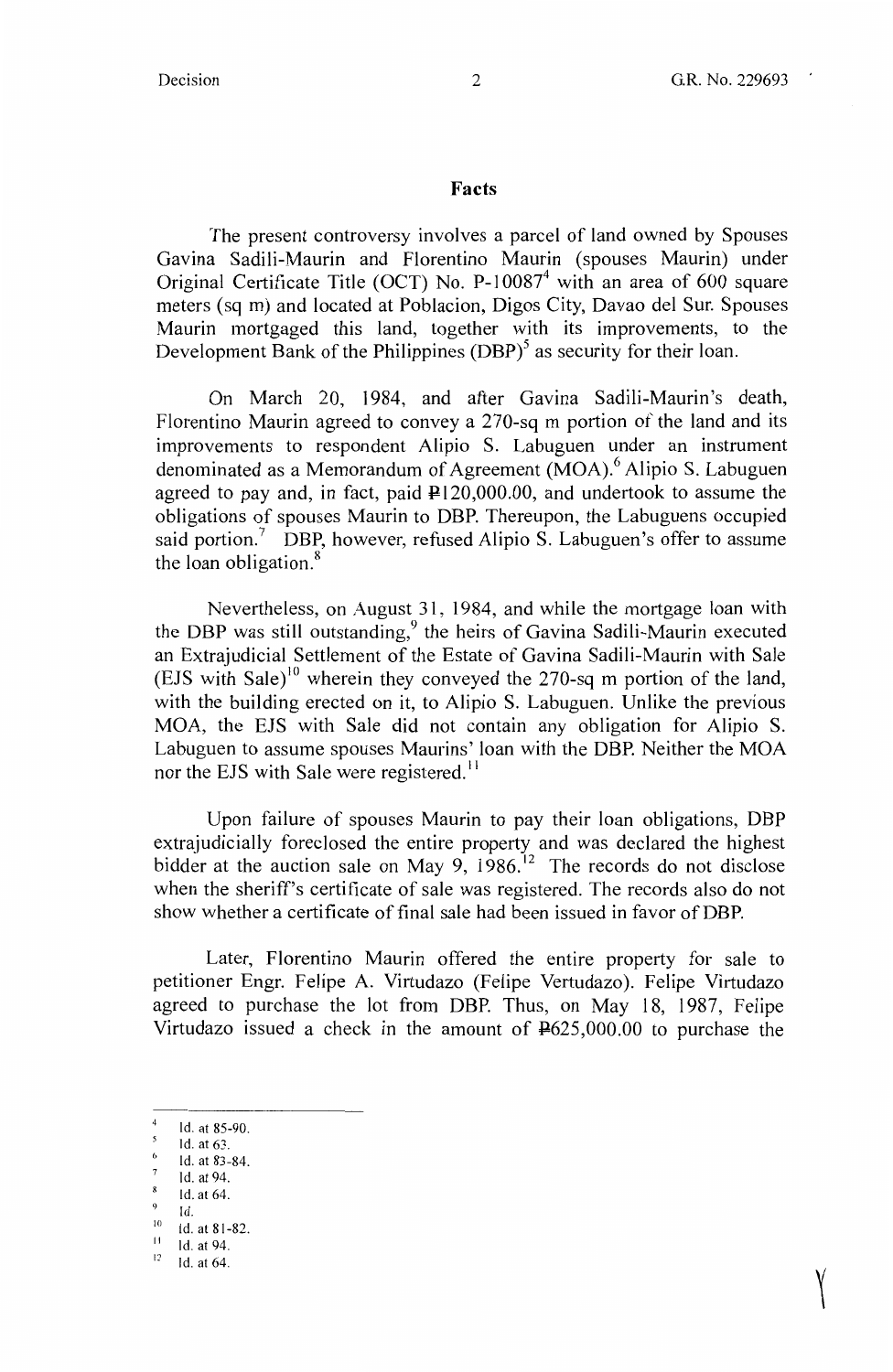property in his name. It turned out, however, that Florentino Maurin used Felipe Virtudazo's check to redeem the foreclosed lot in his name.<sup>13</sup>

This led Felipe Virtudazo to file a complaint for Specific Performance or Recovery of Sum of Money, Damages and Attorney's Fees with Preliminary Injunction against DBP, with spouses Maurin later on included as intervenors.<sup>14</sup> Felipe Virtudazo initially prayed that DBP be ordered to execute a document of sale in his favor.<sup>15</sup> In the course of trial, it was shown that Florentino Maurin refused to convey the property to Felipe Virtudazo.<sup>16</sup> Felipe Virtudazo also testified that he was no longer interested in purchasing the property as it was "problematic," being that Alipio S. Labuguen was occupying a portion thereof.<sup>17</sup> He thus, instead, prayed for the return of his  $P625,000.00.<sup>18</sup>$ 

Meanwhile, on September 21, 1987, Alipio Labuguen filed a complaint for Annulment of Deeds and Damages with Request for Issuance of Writ of Preliminary Attachment against the heirs of Gavina Sadili-Maurin. He prayed that the EJS with Sale be annulled as it allegedly contravenes the 10-year prohibition against conveyances of land covered by a free patent. Allegedly, this was the reason why Alipio S. Labuguen did not register either the MOA or the EJS with Sale. Spouses Alipio S. Labuguen and Damiana Mabuti (spouses Labuguen) instead, demanded for the return of their P120,000.00 which Florentino Maurin refused.<sup>19</sup> They also caused the annotation of a Notice of *Lis Pendens* on the lot's title.<sup>20</sup>

Felipe Virtudazo's complaint for Specific Performance or Recovery of Sum of Money was resolved in his favor with the RTC finding that Florentino Maurin benefited from Felipe Virtudazo's money which the former used in settling his loan obligations with the DBP.<sup>21</sup> Thus, the trial court ordered Florentino Maurin to return to Felipe Virtudazo the amount of P625,000.00. The trial court also ordered DBP to deliver the Deed of Reconveyance and the OCT over the subject property to Florentino Maurin.<sup>22</sup> The trial court's decision read in part:

The [spouses Maurin] benefited from the money of the [spouses Virtudazo] because the property which was already foreclosed by the DBP was finally returned to them after they paid for their obligation to the DBP using the money of the [spouses Virtudazo]. There are strong evidences [sic] showing that [Florentino Maurin] refused to go on with the agreement to sell the property to the [ spouses Virtudazo] before this case was filed. In fact, the

- $15$  Id. at 65.
- $16$  Id.
- $^{17}$  Id.
- $\frac{18}{19}$  Id.<br> $\frac{19}{10}$  Id. at 64-65.
- 
- $\begin{array}{c} 20 \\ 21 \\ 1 \end{array}$  Id. at 65.<br>  $\begin{array}{c} 22 \\ 22 \end{array}$  Id. at 66.

 $13$  Id.

 $14$  Id.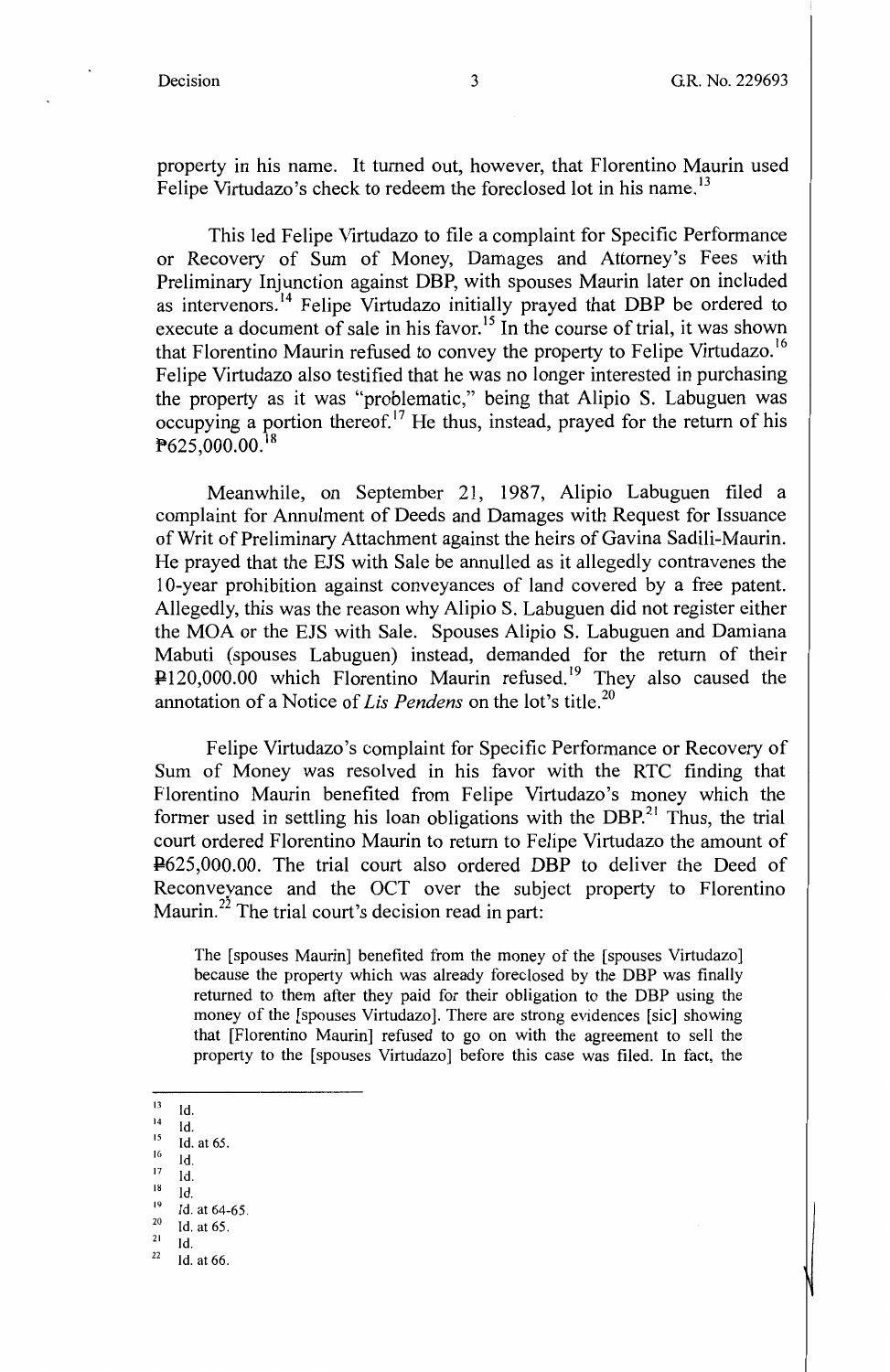original action was that the [spouses Virtudazo] were compelling the DBP to execute a document of sale which the DBP cannot lawfully do because the DBP has no more right over the property. There is of course a final decision on the part of [Felipe Virtudazo] not to go on with the acquisition of the property but to recover the money used by [Florentino Maurin] to buy back the property. His testimony is quoted below:

|              | Mr. Virtudazo, what do you want now with                           |
|--------------|--------------------------------------------------------------------|
|              | the [DBP] do [sic] in connection with this                         |
|              | case, now?                                                         |
| А.           | What I wanted of the [DBP] is in order that                        |
|              | they will return to me my money in the                             |
|              | amount of $[4]625,000.00$ [sic].                                   |
| Q.           | Why, are you not interested anymore in<br>acquiring that property? |
| $\mathbf{A}$ | I am not interested anymore because there                          |
|              | is a legal occupant or problems regarding                          |
|              | Mr. Labuguen.                                                      |
|              |                                                                    |

**xxxx** 

This testimony of Felipe Virtudazo shows his decision to forego with his prayer for specific performance and go on with his prayer for recovery of sum of money. This was emphasized by his counsel Atty. Dominador N. Calamba II, which among others prayed for the return of the  $[P]625,000.00$ .

With these evidences [sic], the court is convinced that the payment made to the [DBP] was clearly receipted in the name of intervenor Florentino Maurin because the property which was previously mortgaged to the [DBP] and subject of this case is owned by him. The DBP is not clearly shown to be a party to the agreement between [Felipe Virtudazo], the plaintiff and [Florentino Maurin], the intervenor.

WHEREFORE, premises considered, the Court finds the [intervenor] Florentino Maurin liable to return to [ spouses Virtudazo] the sum of SIX HUNDRED TWENTY-FIVE THOUSAND ([P]625,000.00) PESOS.

Further, the [DBP] is directed to deliver the Deed of Reconveyance and the Original Certificate of Title No. P-10087 to [Florentino Maurin].

SO ORDERED. $^{23}$ 

Pursuant to this decision, **DBP** executed a *Deed of Redemption* dated April 28, 1995 in favor of Florentino Maurin. Florentino Maurin, however, failed to pay the amount of  $F625,000.00$  to Felipe Virtudazo. Consequently, on April 26, 1995, the subject property was levied upon for auction.<sup>24</sup> At the auction, the entire property was sold in favor of spouses Felipe A. Virtudazo and Estelita<sup>25</sup> Virtudazo (spouses Virtudazo) in the amount of  $\frac{12625,000.00}{1000,000}$ they being the highest bidder.<sup>26</sup> After the expiration of the one-year

 $^{23}$  Id. at 65-66.

<sup>&</sup>lt;sup>24</sup> Id. at 97-98.

<sup>&</sup>lt;sup>25</sup> "Esterlita" in some parts of the *rollo*.

 $26 -$ Id. at 99-102.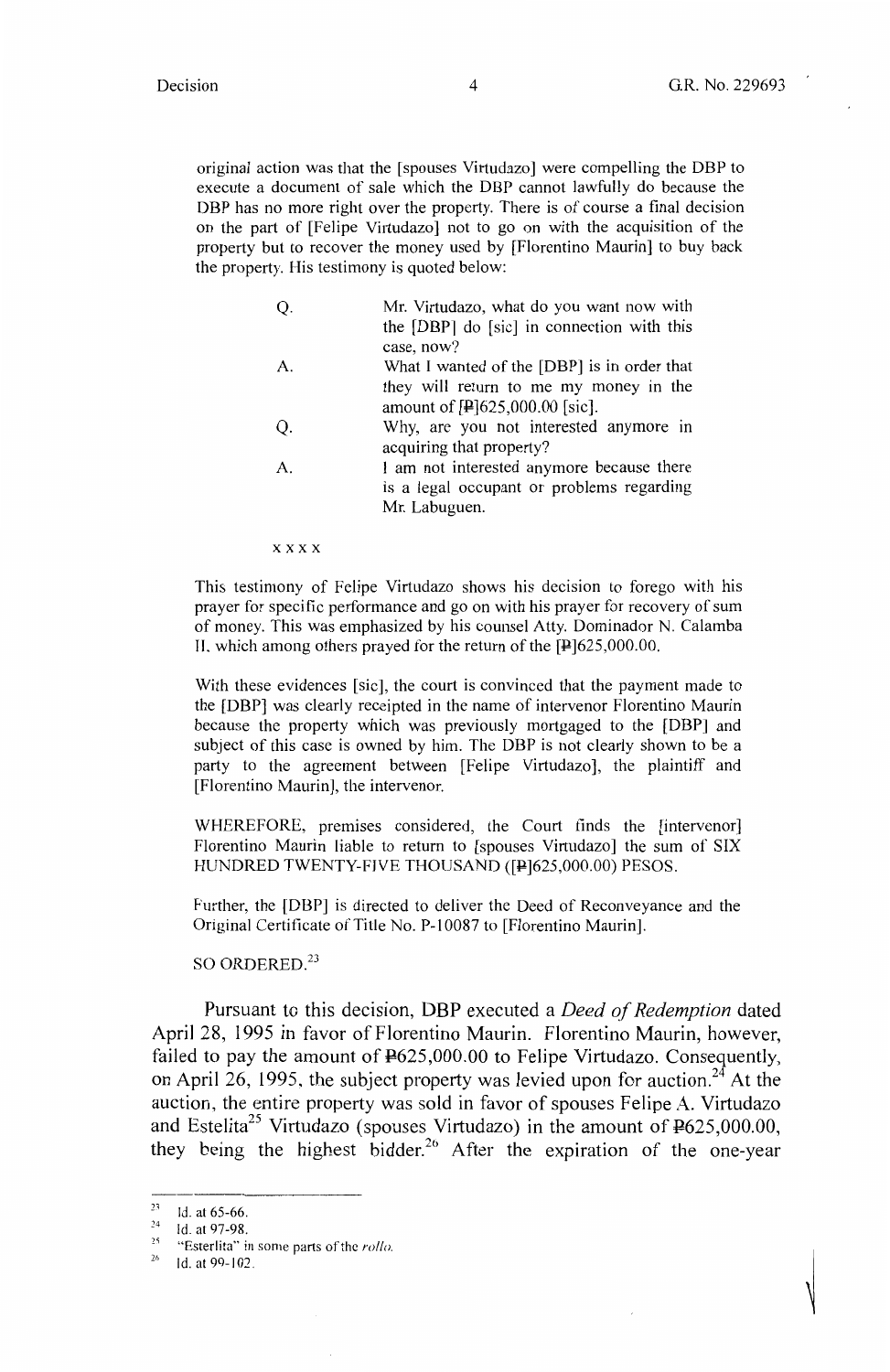——

redemption period, a new title covering the entire property was issued in the name of spouses Virtudazo.<sup>27</sup>

Meantime, on March 13, 2003, spouses Labuguen complaint for Annulment of Deeds was dismissed by the RTC. The RTC held that the prohibition on the transfer or alienation of a homestead patent within 10 years no longer applied.<sup>28</sup>

Because spouses Labuguen refused to vacate the 270-sq m portion of the property and to pay the accumulated rents, spouses Virtudazo filed the complaint *a quo* for Quieting of Title, Recovery of Possession, Attorney's Fees and Damages against them.

#### *Ruling of the RTC*

In ruling that spouses Virtudazo had a better right over the 270-sq m portion of the property, the court *a quo* reasoned that the MOA and the EJS with Sale were a conditional sale that was not perfected because spouses Labuguen failed to comply with the assumption of mortgage therein contained. It held that spouses Labuguen only had the right to possess the property which they lost when DBP foreclosed the mortgage. It also adjudged spouses Labuguen to be builders in bad faith since they knew that the property was mortgaged, that it was foreclosed, and that another title has been issued in the name of spouses Virtudazo. The lower court also held that when Florentino Maurin purchased the property after the foreclosure, he purchased it anew and such did not operate to restore spouses Labuguen's rights which were "cut off'' at the expiration of the redemption period.

On January 7, 2013, the court *a quo* rendered judgment with the following disposition:

WHEREFORE, IN VIEW OF THE ABOVE, judgment is hereby rendered in general for the [spouses Virtudazo] and partly for the [spouses Labuguen] insofar as the improvements, viz.:

a) Declaring [spouses Virtudazo] and [their] successors-in-interest to be the true and lawful owners of the entire 600 square meters parcel of land covered by TCT No. T-34310;

b) Ordering [spouses Labuguen], their families, agents, assigns, sublessees, and successors-in-interest, to immediately vacate and surrender to [spouses Virtudazo] the possession of the Two Hundred Seventy (270) Square Meters portion [of the] property covered by TCT [No.] T-34310;

c) Ordering [ spouses Virtudazo] to pay [ spouses Labuguen] in the amount of P60,000.00 plus six percent (6%) per annum reckoned from May

 $\frac{27}{28}$  Id. at 103-104.<br>
Id. at 96.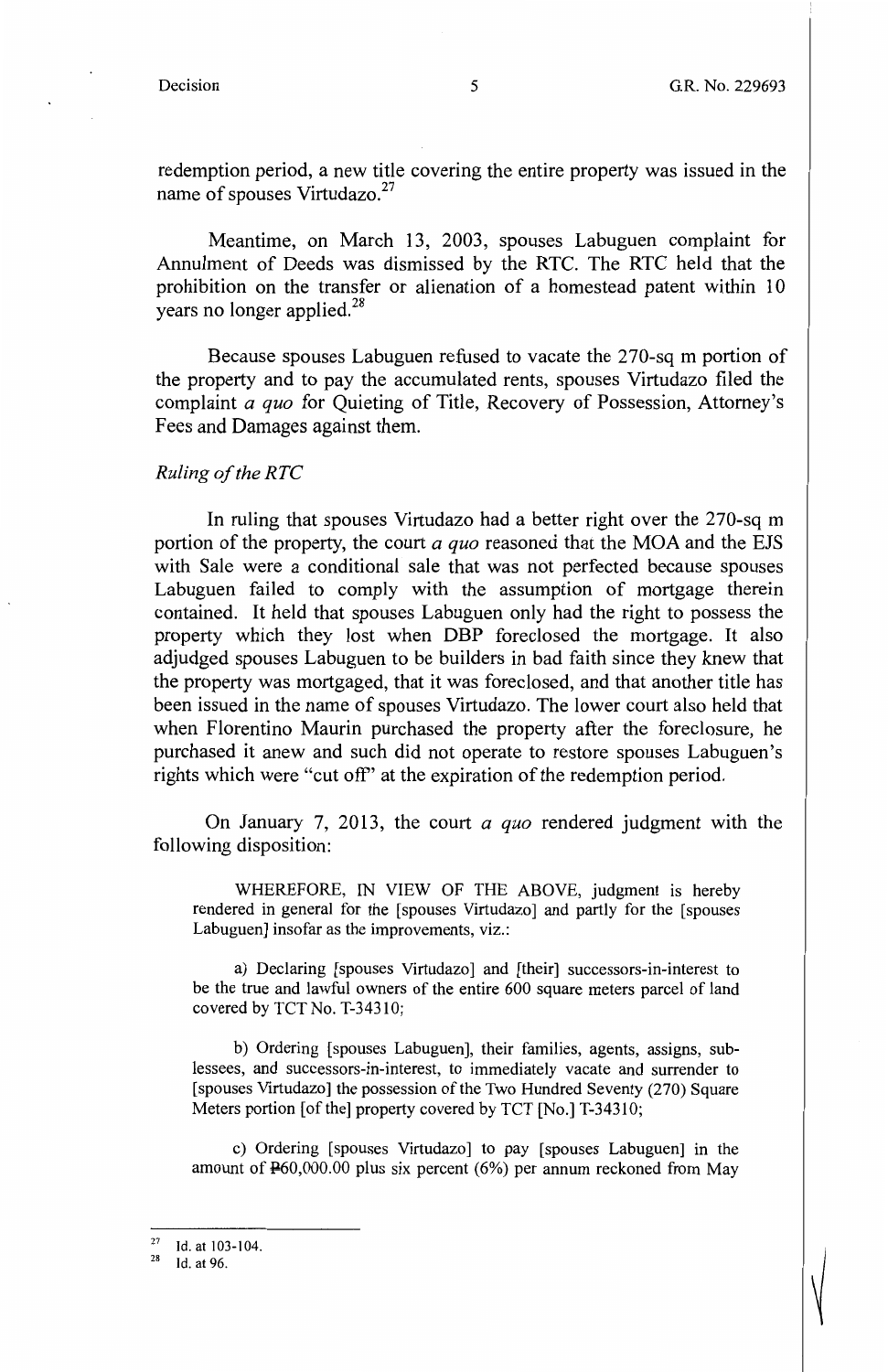15, 1987 as reimbursement of the improvements introduced; or at its option, the [ spouses Labuguen] may remove it without destroying the property;

- d) Dismissing [ spouses Labuguen 's] counterclaim;
- e) No pronouncement as to costs.

SO ORDERED.<sup>29</sup>

Spouses Labuguen appealed to the CA arguing in the main that the EJS with Sale was an absolute sale making them lawful owners of the 270 sq m portion of the property. As such, they argued that the levy in favor of spouses Virtudazo was invalid insofar as it included the 270-sq m portion owned by them.

### *Ruling of the CA*

The CA resolved three issues on appeal: *first,* whether the EJS with Sale was an absolute sale or a conditional sale; *second,* whether the foreclosure of the mortgage by the DBP "cut off' the rights of spouses Labuguen over the 270-sq.m. portion; and *third,* whether the levy upon the entire property, including the 270-sq.m. portion, was valid.

In granting spouses Labuguen's appeal, the CA ruled that the EJS with Sale was an absolute sale by virtue of which they became owners of the 270-sq m portion of the lot together with the building. Spouses Labuguen in fact attempted to register the EJS with Sale only to be advised by their counsel that it could not be registered as the conveyance was allegedly contrary to law, thus they instituted an action against spouses Maurin to recover their  $\text{P120,000.00}$ .

The CA further held that the foreclosure of the entire property and the subsequent redemption thereof by Florentino Maurin did not extinguish spouses Labuguen's ownership over the 270-sq m portion. It held that Florentino Maurin's act of redeeming the entire property served to discharge the mortgage, and, thus restored spouses Labuguen's right of ownership sans any lien. $\frac{30}{3}$ 

Finally, the CA held that the levy and execution sale of the property, insofar as it included the 270-sq m portion, was invalid. It held that the levy and auction should not have included the 270-sq m portion since this no longer belonged to Florentino Maurin. Finally, the CA held that spouses Virtudazo were not buyers in good faith, having known that the property had an adverse claimant.<sup>31</sup>

 $^{29}$  Id. at 34.

 $10$ . at 73.

 $31$  Id. at 75-76.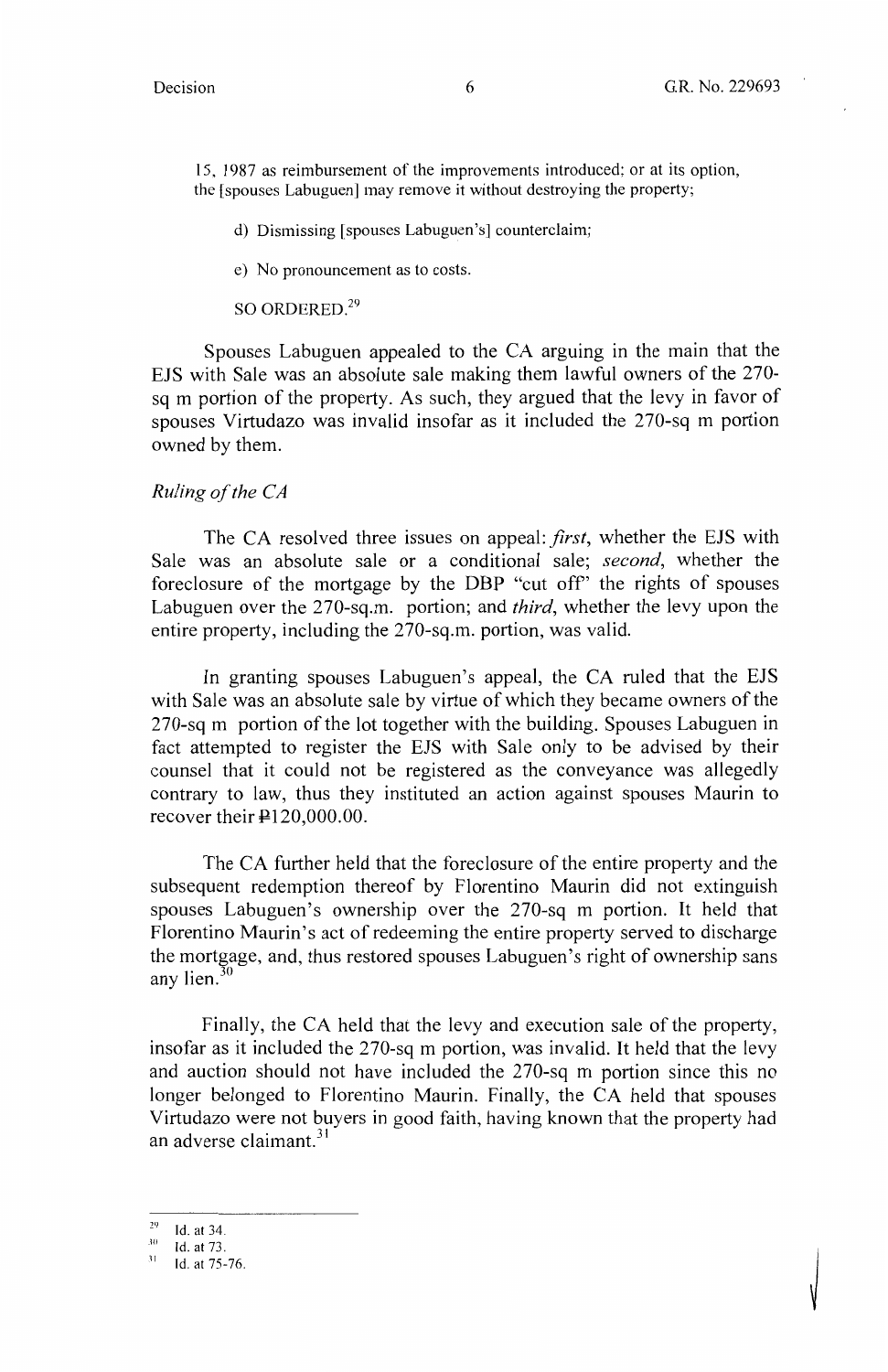$\left( \begin{array}{c} \end{array} \right)$ 

The CA accordingly disposed:

FOR THESE REASONS, the appeal of [spouses Labuguen] is GRANTED. The assailed Decision of the RTC Branch 19 of Digos City, Davao del Sur, in Civil Case No. 4877 is REVERSED. [Spouses Labuguen] are declared the rightful owners of the 270-[ sq m] portion of the lot covered by what is now presently TCT No. T-34310 and the building erected on this portion of the lot. [Spouses Virtudazo] are ordered to RECONVEY to [spouses Labuguen] the 270-square meter portion of the lot covered by TCT No. T-34310.

#### SO ORDERED.<sup>32</sup>

The denial of spouses Virtudazo's motion for reconsideration led to the filing of the instant petition raising the following:

#### **Issues**

I.

The Honorable Court of Appeals gravely erred when it ruled that the EJS with Sale over the 270 [sq m] portion of lot was an absolute sale.

#### II.

The Honorable Court of Appeals gravely erred when it ruled that DBP's foreclosure of the property including that of the 270 [sq m] portion parcel of lot and [Florentino] Maurin's subsequent redemption did not cut off the rights of the [ spouses Labuguen].

#### III.

The Honorable Court of Appeals gravely erred when it ruled that the levy and execution sale over the entire  $600$  [sq m] insofar as it included the 270 [sq m] portion was invalid.<sup>33</sup>

Spouses Virtudazo argue that the EJS with Sale is a conditional contract of sale since the payment of the mortgage debt is a condition precedent to the transfer of ownership over the 270-sq m portion to spouses Labuguen.

Even assuming spouses Labuguen became the owner of said portion through the EJS with Sale, they argued that the eventual foreclosure by the DBP of the entire property and the expiration of the redemption period had extinguished spouses Labuguen's rights thereon. Since the redemption period already expired, when Florentino Maurin fraudulently used spouses Virtudazo's money, what was effected was a repurchase of the property. They argued that had spouses Virtudazo repurchased the property

 $rac{32}{33}$  Id. at 76-77.<br>Id. at 37.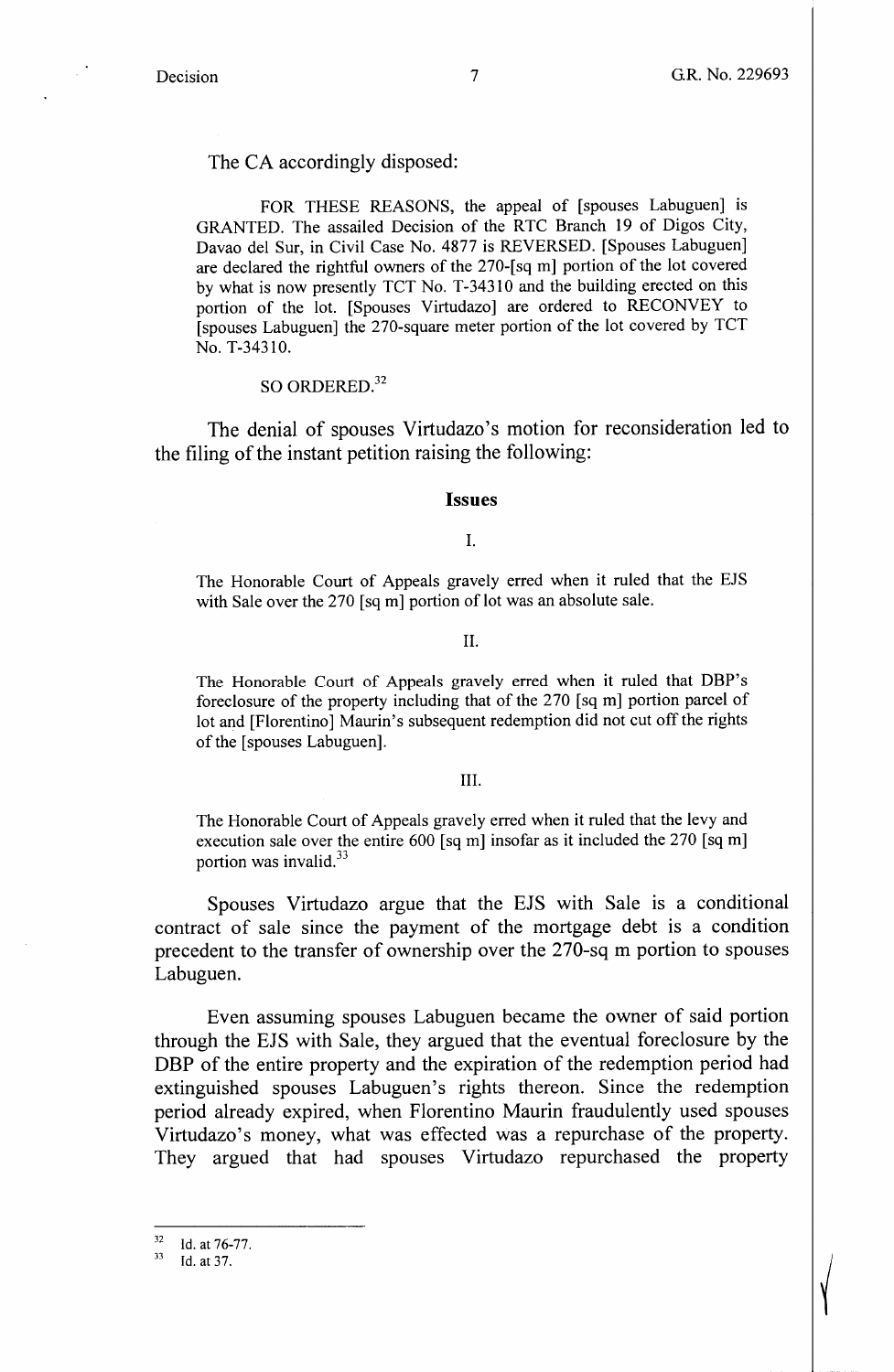——

themselves, the right of spouses Labuguen over the 270-sq m portion would not have been restored.<sup>34</sup>

Spouses Virtudazo further contend that the levy on execution in their favor enjoys preference over the EJS with Sale, the former being a proceeding *in rem* which attaches against the property.<sup>35</sup>

#### **Ruling of the Court**

We deny the petition.

Basic is the rule that only questions of law may be raised in a Rule 45 petition.<sup>36</sup> A recognized exception to this rule is when the findings of fact of the appellate court and the trial court are conflicting.<sup>37</sup> In this case, there is a conflicting finding as to whether the sale between Florentino Maurin and spouses Labuguen is absolute or conditional. There is also a conflicting finding as to whether the subject property was redeemed or repurchased by Florentino Maurin from DBP. These issues ultimately determine the pivotal question of who between spouses Virtudazo and spouses Labuguen have a better right to the disputed 270-sq m portion of the subject property.

### **The EJS with Sale is a perfected contract of sale**

Spouses Virtudazo theorize that since the property was mortgaged to DBP, the sale between Florentino Maurin and spouses Labuguen was conditioned upon the payment of Florentino Maurin's debt to DBP. They argue that spouses Labuguen's ownership was not perfected since the mortgage was eventually foreclosed by DBP. On the other hand, the RTC found that under the terms of both the MOA and the EJS with Sale, the transfer of the 270-sq m portion was conditioned upon spouses Labuguen's assumption of mortgage.

<sup>.1~</sup>  Id. at 49.

 $^{35}$  Id. at 53.

<sup>&</sup>lt;sup>36</sup> Rules of Court, Rule 45, Section 1 expressly provides that the petition filed shall raise only questions of law, which must be distinctly set forth.

<sup>&</sup>lt;sup>37</sup> In *The Insular Life Assurance Company, Ltd. v. Court of Appeals,* 472 Phil. 11, 22-23 (2004), the following were cited as exceptions to this rule:

<sup>1.</sup> when the findings are grounded entirely on speculation, surmises or conjectures;

<sup>2.</sup> when the inference made is manifestly mistaken, absurd or impossible;

<sup>3.</sup> when there is grave abuse of discretion;

<sup>4.</sup> when the judgment is based on a misapprehension of facts;

<sup>5.</sup> when the findings of facts are conflicting;

<sup>6.</sup> when in making its findings the Court of Appeals went beyond the issues of the case, or its findings are contrary to the admissions of both the appellant and the appellee;

<sup>7.</sup> when the findings are contrary to che trial court;

<sup>8.</sup> when the findings are conclusions without citation of specific evidence on which they are based;

<sup>9.</sup> when the facts set forth in the petition as well as in the petitioner's main and reply briefs are not disputed by the respondent;

I 0. when the findings of fact are premised on the supposed absence of evidence and contradicted by the evidence on record; and

<sup>11.</sup> when the Court of Appeals manifestly overlooked certain relevant facts not disputed by the parties, which, if properly considered, would justify a different conclusion.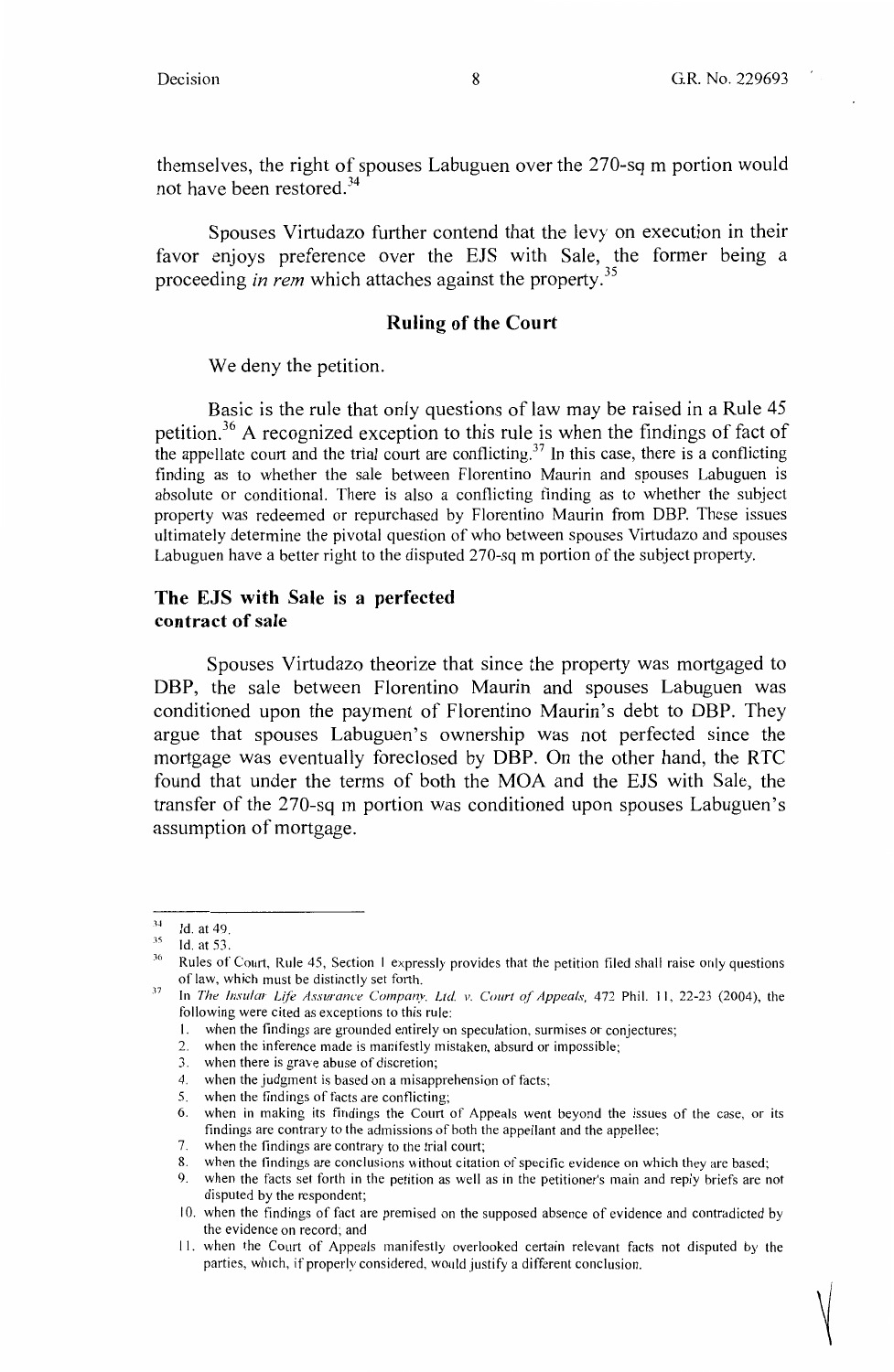Article 1181 of the Civil Code provides that "[i]n conditional obligations, the acquisition of rights, as well as the extinguishment or loss of those already acquired, shall depend upon the happening of the event which constitutes the condition." A sale is conditional where the efficacy or obligatory force of the vendor's obligation to transfer title is subordinated to the happening of a future and uncertain event, so that if the suspensive condition does not take place, the parties would stand as if the conditional obligation had never existed.<sup>38</sup>

The RTC is correct only insofar as it held that the MOA required spouses Labuguen's assumption of the mortgage with the DBP. The assumption of mortgage is a condition to the seller's consent.<sup>39</sup> It is not disputed that such assumption of mortgage did not take place because **DBP**  did not give its consent thereto. Because spouses Labuguen did not comply with the condition to assume the mortgage, the sale as embodied under the MOA was not perfected.

Nevertheless, it appears that the Maurins and Labuguens intended to push thru with the sale of the 270-sq m portion of the property, thus, they entered into the EJS with Sale. As the CA correctly observed, while the MOA required that spouses Labuguen assume Florentino Maurin's obligation with the DBP, the EJS with Sale no longer required such assumption of obligation.

It is likewise clear from the terms of the EJS with Sale that the payment of the mortgage obligation was not a condition that suspended the transfer of title over the 270-sq m portion of the property. Far from being a conditional sale, the EJS with Sale has all the elements of a contract of sale. There is consent to transfer ownership over the 270-sq m portion of the property in exchange for the price of  $\text{P120,000.00}$ . The EJS with Sale between Florentino Maurin and spouses Labuguen is therefore valid and binding as between them.

The fact that the property was mortgaged to DBP at the time the sale was perfected is of no moment. A mortgage does not pass title or estate to the mortgagee as it is nothing more than a lien, encumbrance, or security for a debt.<sup>40</sup> In a contract of mortgage, the mortgagor remains to be the owner of the property although the property is subjected to a lien.<sup>41</sup> As such, the mortgagor retains the right to dispose of the property as an attribute of ownership.42 Thus, Florentino Maurin had the right to sell the mortgaged property, or a portion thereof, which he, in fact, did through the EJS with Sale.

4o Id.

<sup>&</sup>lt;sup>38</sup> Spouses Serrano and Herrera v. Caguiat, 545 Phil. 660, 667 (2007).<br><sup>39</sup> Spouses Chua v. Gutierrez, 652 Phil. 84, 95 (2010).

<sup>41</sup>*Heirs of Manlapat v. Court of Appeals,* 498 Phil. 453 (2005). 42 *Philippine National Bank v. Mallorca,* 128 Phil. 747 (1967).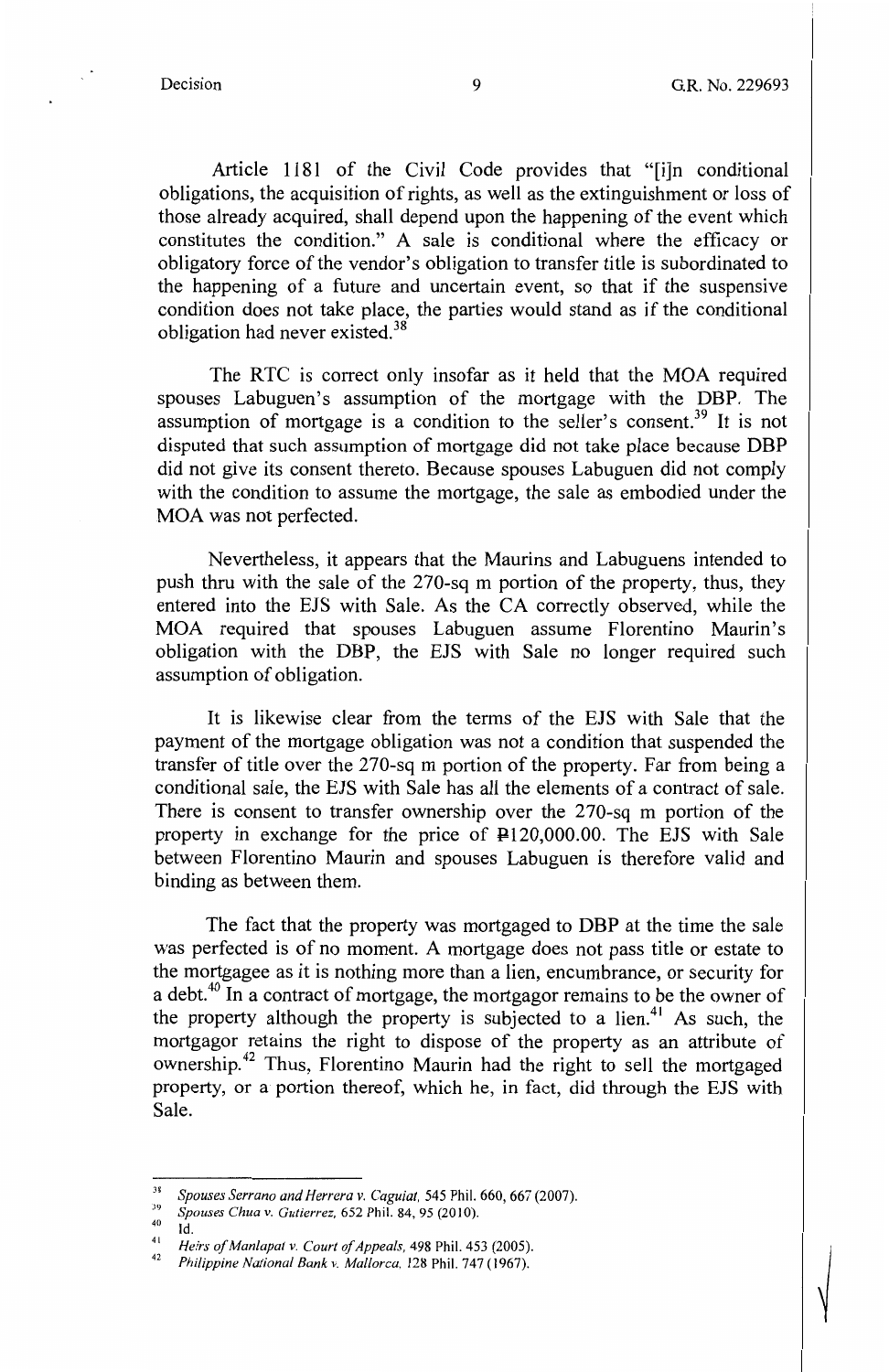The effect of the sale of the 270-sq m portion of the property while the mortgage in favor of DBP subsists is not to suspend the efficacy of such sale, but that the property right which spouses Labuguen have acquired is made subject to DBP's mortgage right.<sup>43</sup> The sale or transfer of the mortgaged property cannot affect or release the mortgage; thus, the purchaser or transferee is necessarily bound to acknowledge and respect the encumbrance.<sup>44</sup>

### **Redemption of the entire property by Florentino Maurin benefited spouses Labuguen**

Spouses Virtudazo insist that DBP's foreclosure of the property effectively "cut-off'' the rights of spouses Labuguen over the 270-sq m portion. According to spouses Virtudazo, since the redemption period already expired, ownership over the property was consolidated in favor of DBP, and, when Florentino Maurin used spouses Virtudazo's money what was effected was a repurchase of the property, not redemption.

Spouses Virtudazo's argument is premised on its erroneous assumption that ownership over the property was consolidated in favor of DBP. Conspicuously missing in this case is the allegation as to when the sheriff's certificate of sale was registered by DBP so as to determine when the period to redeem should be reckoned. Thus, it was not factually settled that the period to redeem already expired. There was likewise no allegation that a certificate of final sale was issued to DBP. On the contrary, that the property was successfully redeemed by Florentino Maurin is shown by the fact that DBP itself issued a Deed of Redemption in Florentino Maurin's favor which was annotated on the property's OCT. As such, when Florentino Maurin paid the P625,000.00 it was clearly for purposes of redemption, not repurchase.

In fact, spouses Labuguen could not have effectively redeemed the property in their name considering that the EJS with Sale was not registered. DBP was charged with the obligation to recognize the right of redemption only of Florentino Maurin as original mortgagor.<sup>45</sup> Likewise, since DBP's consent to the EJS with Sale was not secured, it was not even necessary for DBP to foreclose the 270-sq m portion separately, nor, to include spouses Labuguen in the foreclosure proceedings.<sup>46</sup> In buying the 270-sq m portion with knowledge that it was mortgaged, Alipio Labuguen undertook to allow such property to be foreclosed and sold upon failure of Florentino Maurin to pay the debt upon maturity. Alipio Labuguen, however, did not replace

<sup>41</sup>*Santos v. Macapinlac,* 51 Phil. 224 ( 1927).

<sup>44</sup>*Garcia v. Villar*, 689 Phil. 363 (2012).

<sup>&</sup>lt;sup>45</sup> See Bonnevie v. Court of Appeals, 210 Phil. 100 (1983).

*<sup>41&#</sup>x27; See De la Pa::: v Macondray & Co., Inc.,* 66 Phil. 402 (1938).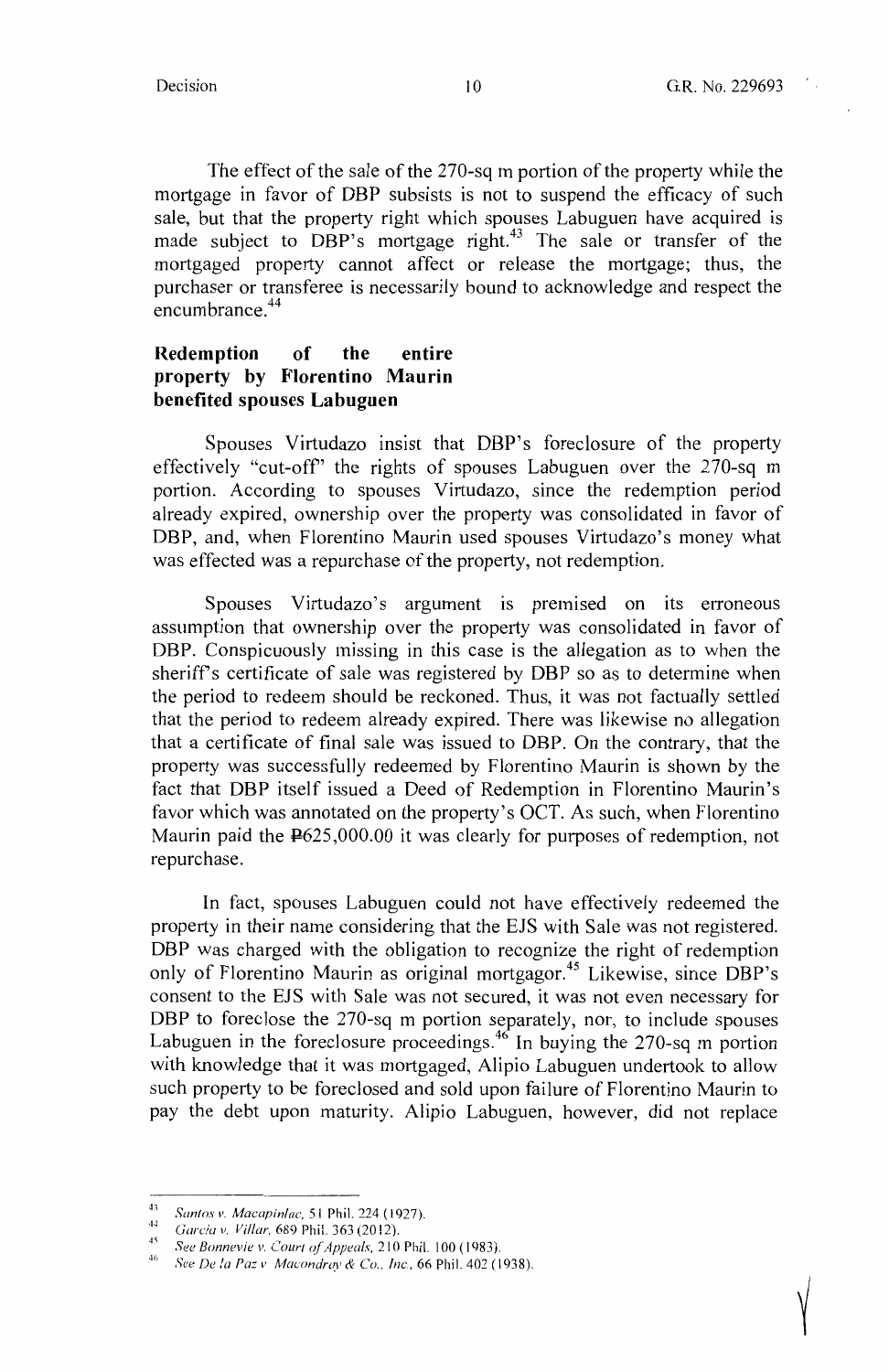$\bigg\{$ 

Florentino Maurin in the original obligation and could not do so without DBP's consent.<sup>47</sup>

There is also no merit to the contention that DBP's foreclosure of the mortgage "cut-off' the rights of spouses Labuguen over the 270-sq m portion.

During the redemption period, Florentino Maurin and spouses Labuguen remained to be the respective owners of the 330-sq m and 270-sq m portions of the property. DBP, meantime, merely acquires an inchoate right over the property until after the period of redemption has expired without the right having been exercised.<sup>48</sup> The effect of the seasonable exercise of redemption was to clear the lien over the title.<sup>49</sup> Thus, it is inaccurate to say that the foreclosure sale severed the ownership of Florentino Maurin and spouses Labuguen over the property as they never lost ownership thereof. Redemption merely restored the title over the property freed of the encumbrance.<sup>50</sup> Since Florentino Maurin redeemed the entire property, such redemption benefited spouses Labuguen insofar as their 270-sq m portion is concerned.

## **At the time of levy, spouses Labuguen already owned the 270 sq m-portion which ownership was known to spouses Virtudazo**

Spouses Virtudazo's claim over the entire property is anchored upon the result of the levy on execution. To recall, spouses Virtudazo originally claimed that DBP should execute a deed of sale covering the entire property in their favor. Clearly, this cannot be done as spouses Virtudazo have no legal personality to redeem the property, much less compel DBP to execute such deed of sale.<sup>51</sup> Spouses Virtudazo's recourse is obviously against Florentino Maurin to recover the amount of P625,000.00. Spouses Virtudazo, in fact, obtained a favorable money judgment against Florentino Maurin.

Judgments for money are enforced either by immediate payment on demand, satisfaction of levy, or garnishment of debts and credits in

 $50$  Id.

ART. 1236. The creditor is not bound to accept payment or performance by a third person who has no interest in the fulfillment of the obligation, unless there is a stipulation to the contrary.

<sup>&</sup>lt;sup>47</sup> See Garcia v. *Villar*, supra note 43.<br><sup>48</sup> *Medida v. Court of Appeals,* 284-A Phil. 404, 414 (1992).<br><sup>49</sup> Id. at 415.

<sup>&</sup>lt;sup>51</sup> Articles 1236 and 1237 of the New Civil Code provide:

Whoever pays for another may demand from the debtor what he has paid, except that if he paid without the knowledge or against the will of the debtor, he can recover only insofar as the payment has been beneficial to the debtor.

ART. 1237. Whoever pays on behalf of the debtor without the knowledge or against the will of the latter, cannot compel the creditor to subrogate him in his rights, such as those arising from a mortgage, guaranty, or penalty.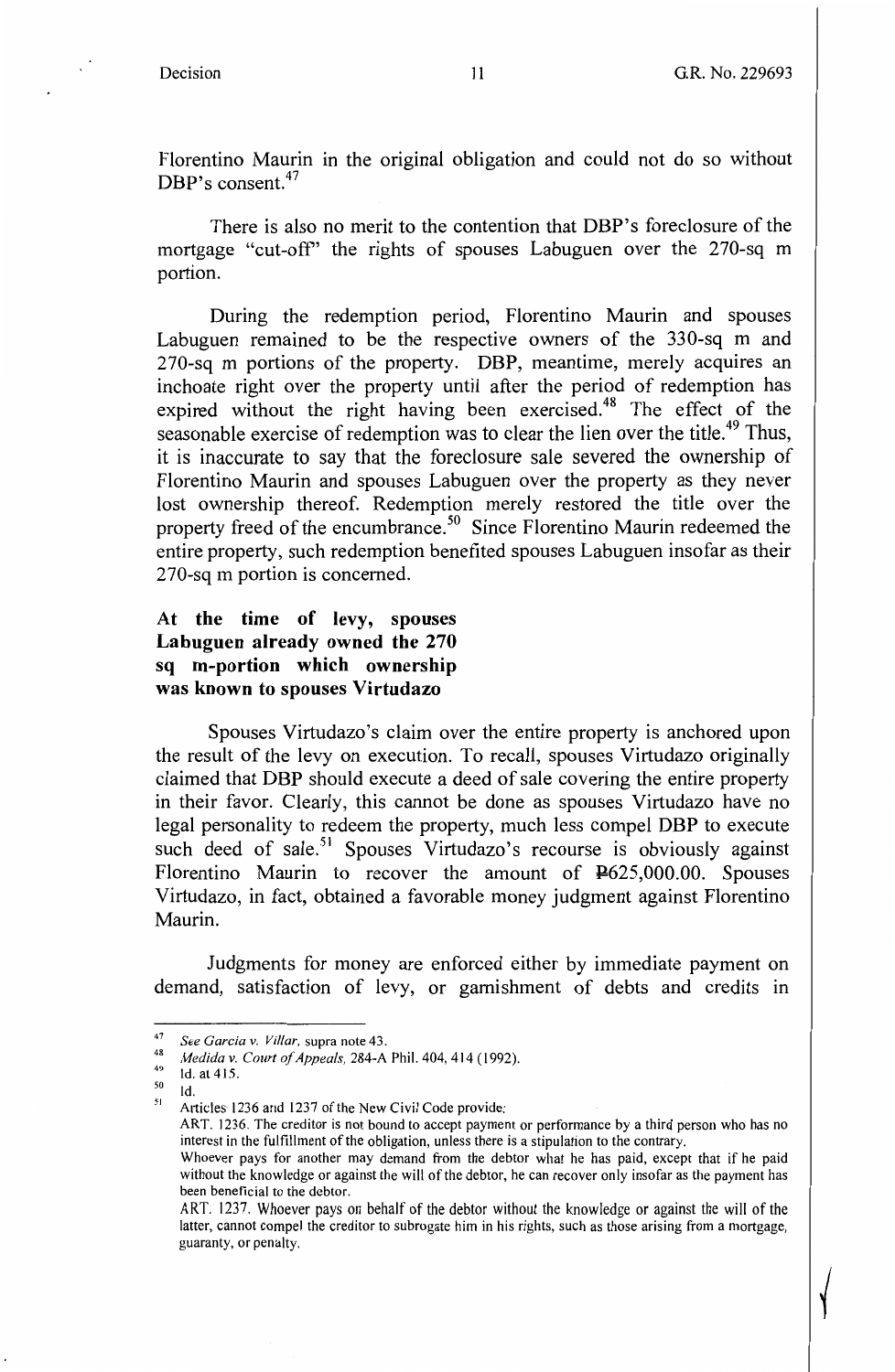$\Gamma$ 

accordance with Section 9, Rule 39 of the Rules of Court. Satisfaction by levy is carried on as follows:

SEC. 9. *Execution of judgments for money, how enforced.* -

(a) **XX XX** 

(b) *Satisfaction by levy.* – If the judgment obligor cannot pay all or part of the obligation in cash, certified bank check or other mode of payment acceptable to the judgment obligee, the officer shall levy upon the properties of the judgment obligor of every kind and nature whatsoever which may be disposed of for value and not otherwise exempt from execution giving the latter the option to immediately choose which property or part thereof may be levied upon, sufficient to satisfy the judgment. If the judgment obligor does not exercise the option, the officer shall first levy on the personal properties, if any, and then on the real properties if the personal properties are insufficient to answer for the judgment.

The sheriff shall sell only a sufficient portion of the personal or real property of the judgment obligor which has been levied upon.

When there is more property of the judgment obligor than is sufficient to satisfy the judgment and lawful fees, he must sell only so much of the personal or real property as is sufficient to satisfy the judgment and lawful fees.

Real property, stocks, shares, debts, credits, and other personal property, or any interest in either real or personal property, may be levied upon in like manner and with like effect as under a writ of attachment. x x x

Since Florentino Maurin failed to pay the P625,000.00 to spouses Virtudazo, the property was levied upon for auction. However, at the time of the levy on April 26, 1995, Florentino Maurin was no longer the owner of, nor had any right, title, or interest in, the 270-sq m portion of the property. Moreover, at the time of the levy, Felipe Virtudazo already had knowledge that Alipio Labuguen was a "legal occupant" of the disputed portion. A notice of *lis pendens* was in fact annotated on Florentino Maurin's title prior to the levy.

While it is true that at the time of the levy, the 270-sq m portion was not registered in the name of Alipio Labuguen, and that the entire property appears to still be owned by, and registered in the name of Florentino Maurin, Felipe Virtudazo nevertheless had actual notice of the existence of Alipio Labuguen's claim over said 270-sq m portion and of his actual possession thereof. Felipe Virtudazo is necessarily bound by the outcome of the complaint for annulment of deeds, the pendency of which being duly annotated on the title. Thus, the necessity for registration of the sale in favor of Alipio Labuguen in order to bind Felipe Virtudazo as a purchaser at the execution sale does not exist.<sup>52</sup>

<sup>52</sup>*Vila de. Carvajal v. Coronado,* 124 Phil. 1246, 1253 (1966).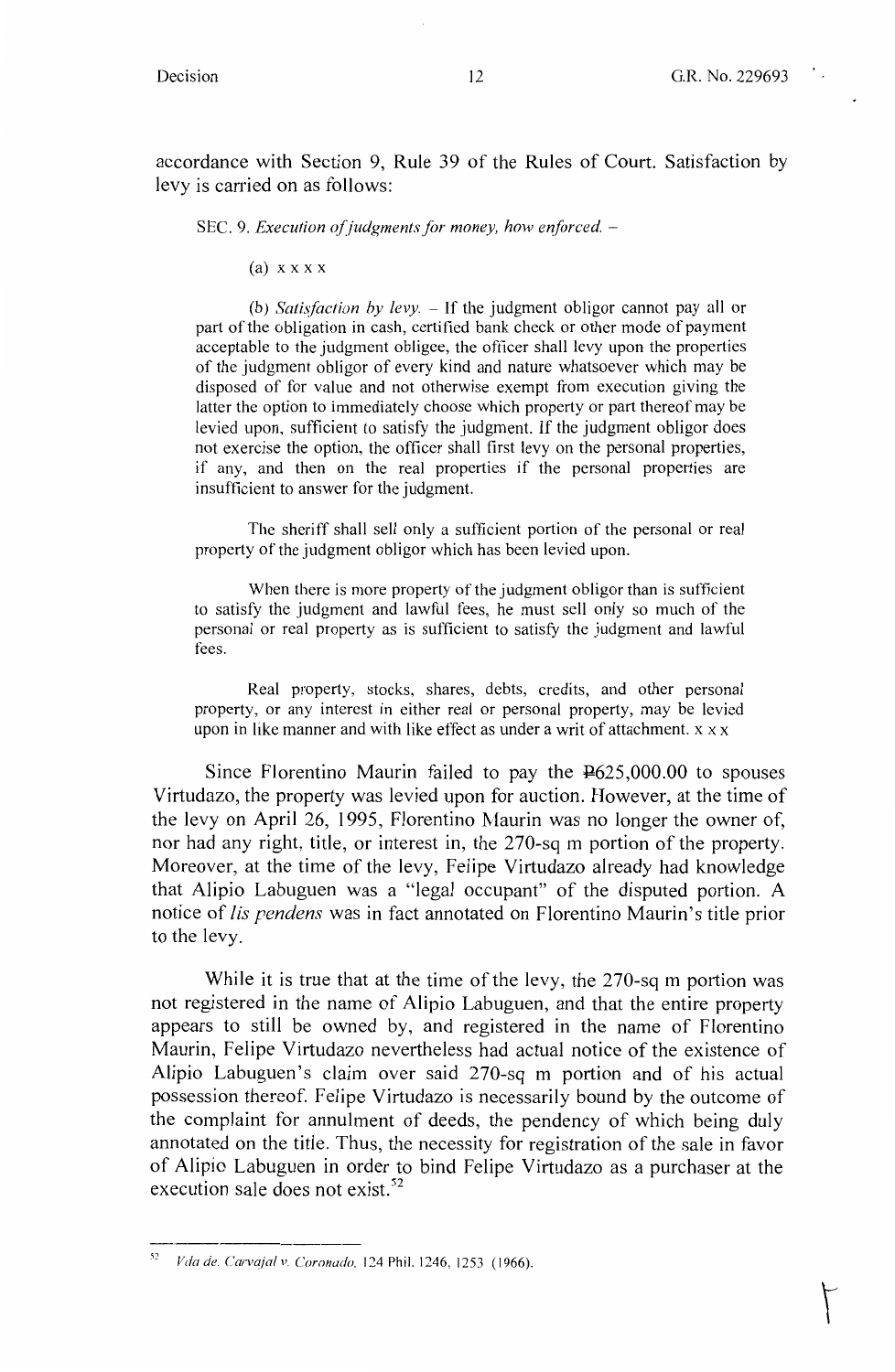Finally, a purchaser in an execution sale only acquires such interest that which is possessed by the debtor.<sup>53</sup> As held in *Leyson v. Tañada*:<sup>54</sup>

Further, this Court had held in *Pabico vs. Ong Pauco* that purchasers at execution sales should bear in mind that the rule of *caveat emptor* applies to such sales, that the sheriff does not warrant the title to real property sold by him as sheriff, and that it is not incumbent on him to place the purchaser in possession of such property. The rationale for this rule is:

At a sheriffs sale they do not sell the land advertised to sell, although that is a common acceptation, but they simply sell what interest in that land the judgment debtor has; and if you buy his interest, and it afterwards develops that he has none, you are still liable on your bid, because you have offered so much for his interest in open market, and it is for you to determine before you bid what his interest is worth. Now, even if it should appear that at a sheriffs sale one has bought the interest of the judgment debtor in a certain tract of land, and paid his money for it, and then suit is brought to recover the land, and he is defeated in the suit, he has no right to recover his money back, because he has paid that much for the interest that his particular judgment debtor had in that tract of land.<sup>55</sup> (Internal citations omitted)

Spouses Virtudazo did not acquire the property itself by virtue of the levy on execution but only such interest as judgment debtor Florentino Maurino had therein. As such, all that spouses Virtudazo is entitled to, is the 330-sq m portion of the property.

**WHEREFORE,** the petition is **DENIED.** The Decision dated February 4, 2016 and the Resolution dated January 19, 2017 of the Court of Appeals-Mindanao are **AFFIRMED.** 

#### **SO ORDERED.**

*J L Lee*<br>JOSE C. REYES, JR.

*VIs:ociate Justice* 

<sup>53</sup> Leyson v. Tañada, 195 Phil. 634, 640 (1981).<br>54 Leh et 640 641

Id. at 640-641.

 $55$  Id.